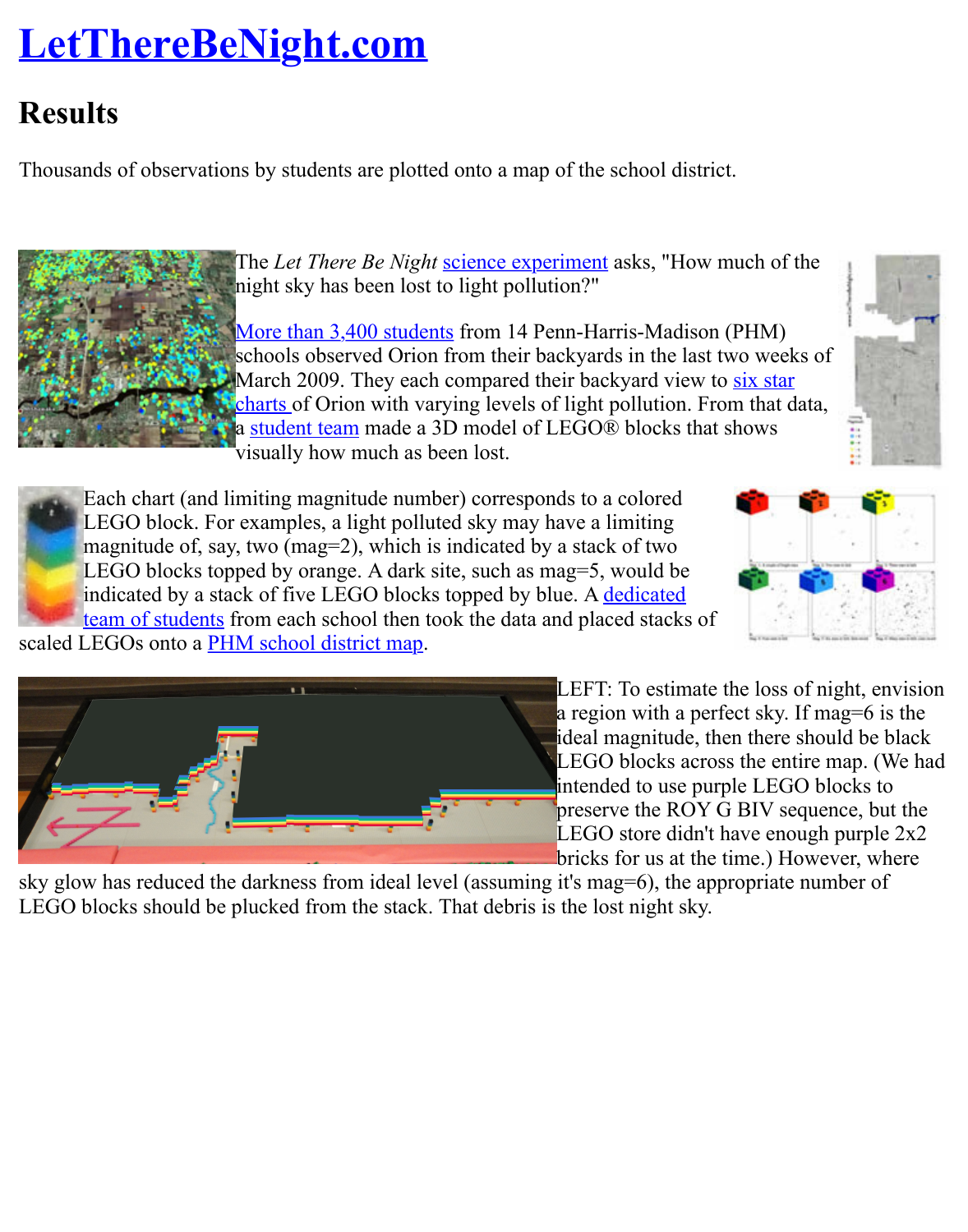pile in the foreground--mostly  $(mag=6)$ , blue  $(mag=5)$ , and gr  $\blacktriangle$  LEGO blocks that were peeled

**Of the 35,058 LEGO blocks that we have a little stage of the 35,058 LEGO blocks** stacked to represent an ideal **12,532 LEGO blocks were read because they represent night light pollution, per 3,400 student** observations across the PHM s



LEFT: The **histogram** (courtesy of Michael Warner, NOAO) shows how many people saw each of the magnitude levels. It suggests most of **the remaining night sky levels are about mag=3 to mag=4.5**. (If the sky had been ideal with all observers seeing mag=6, then the histogram would be one tall column above the n[umber 6.\)](http://www.lettherebenight.com/MW-histogram.jpg)

RIGHT: To see how many times brighter the sky is

now with the observed value compared to the ideal sky with mag=6, enlarge the illustration and interpolate between the arrows of this logarithmic scale.



From the 3,400 observers, the **average Orion sky chart was mag=3.53**. To calculate the increase in brightness, take 2.5 to the  $X$ th power, where  $X$  is ideal magnitude minus the new magnitude. With an average observed magnitude of 3.53, the sky is brighter [by 2.5 to the \(6 minus 3.53\) power. That is,](http://www.lettherebenight.com/brighter.jpg) **the night sky is now**

**about** *nine* **times brighter than the ideal night sky.**



u LetTherell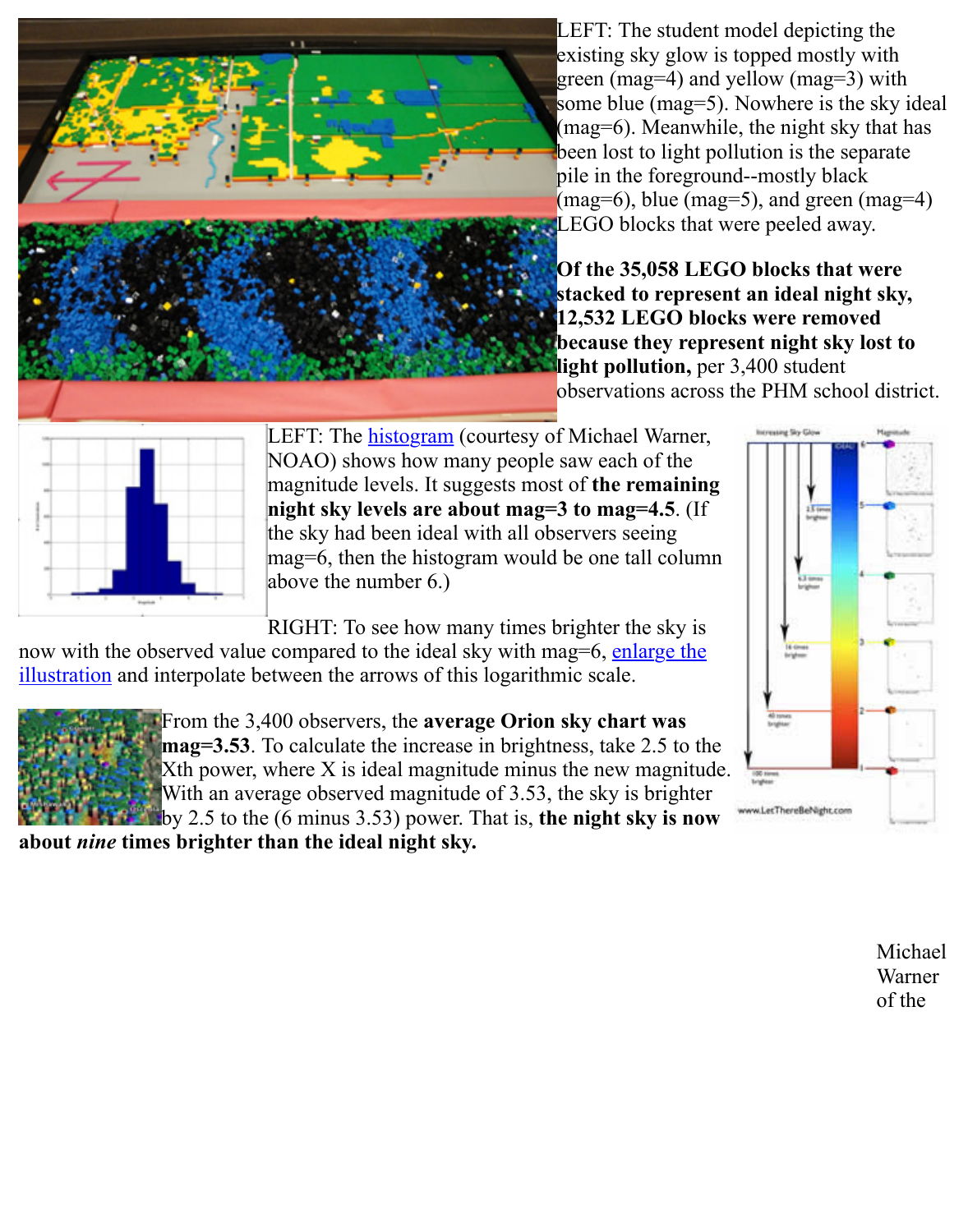worldwide star hunt during the 2009 International Year of Astronomy to which we contribute

While both the precision and accuracy of the LTBN results may be disputable (e.g., the data is whole numbers, the observers are not intensively trained, there are large gaps in data across rural etc.) the results show that the overall trend in local light pollution is indisputable--man made l impinging on the natural darkness level of the night sky.

WNDU TV news and the South Bend Tribune reported about the unveiling of the LEGO model. significant student effort.

**By The Numbers:** From more than 35,000 stacked LEGO blocks that would represent an ide across the PHM school district, over 12,000 LEGO blocks were removed because they repres magnitudes of dark sky lost to light pollution. The **histogram** suggests most of the remaining levels are about mag=3 to mag=4.5. The increase in brightness from an ideal sky (assuming n [current sky \(3.53\)](http://www.wndu.com/localnews/headlines/44758897.html#) is about **9 times** [from the ob](http://www.southbendtribune.com/apps/pbcs.dll/article?AID=/20090518/News01/905180327/1052/News01)served sites.

## **Interpretations**

Each school received a four-page "*Let There Be Night* [Analys](http://www.lettherebenight.com/MW-histogram.jpg)is" for all teachers and students



Page 1 opens with general questions a[bout outdoor lightin](http://www.lettherebenight.com/results-analysis3.pdf)g issues.

[Page 2 shows the d](http://www.lettherebenight.com/results-analysis1.pdf)[ata that was gathere](http://www.lettherebenight.com/results-analysis2.pdf)d district-wide.

<u>Page 3</u> illustrates how many times brighter the local nig[ht sky is than an ide](http://www.lettherebenight.com/results-analysis4.pdf)al sky for each los magnitude. This diagram in particular illustrates how much of the night sky has been lost.